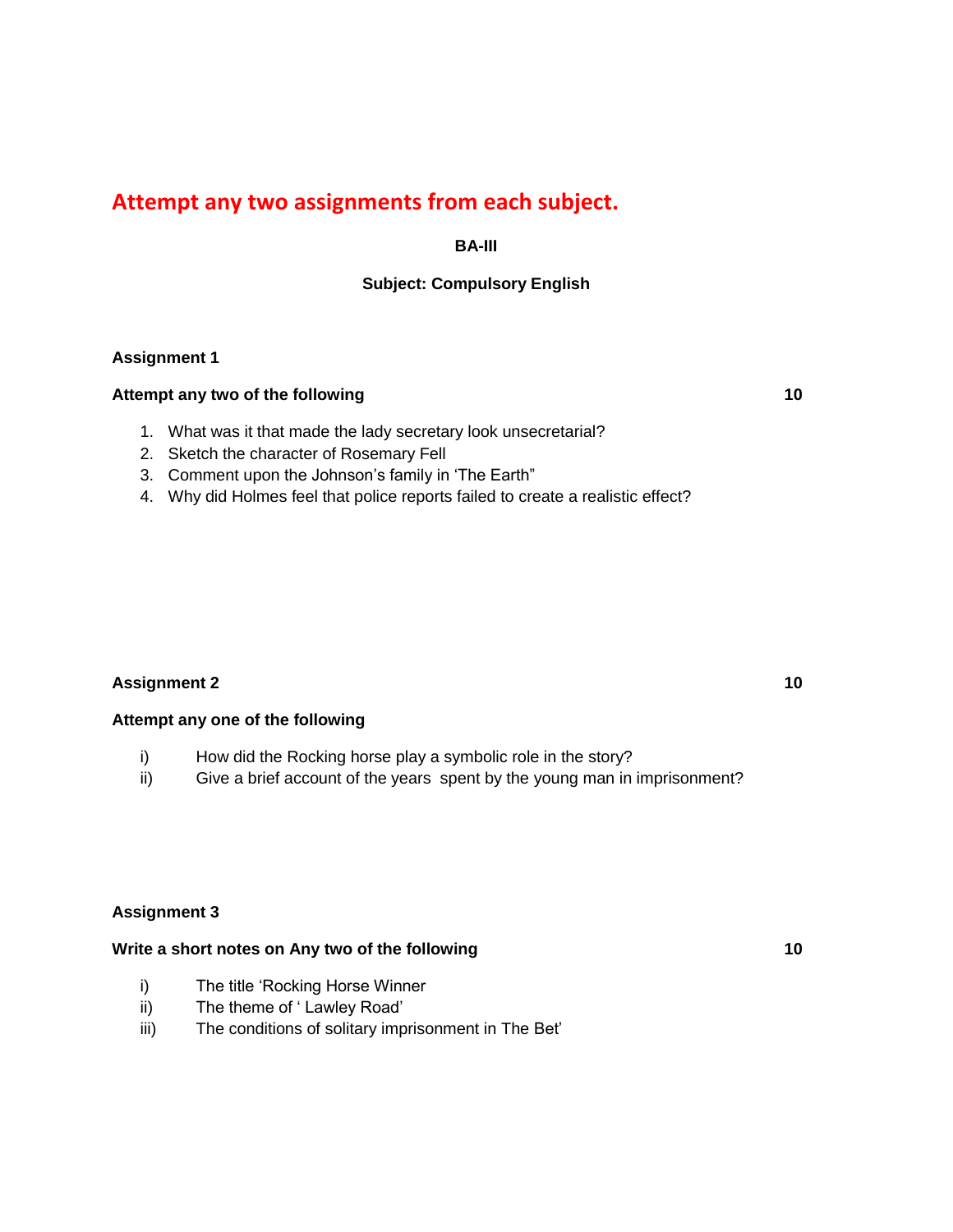#### **Subject: English (S-3) Understanding Drama**

## **Assignment 1**

## **Attempt any two of the following 10**

- i) Conflict
- ii) Round character
- iii) Stage Properties

#### **Assignment 2 10**

## **Attempt any two of the following**

- i) Imagery in Hamlet
- ii) Hamlet- Ophelia relationship
- iii) Tragic flaw in Hamlet

### **Assignment 3**

## Attempt any two of the following **10**

- i) Problem play
- ii) Importance of gravedigger's scene in Hamlet
- iii) Ending of The Death of a Salesman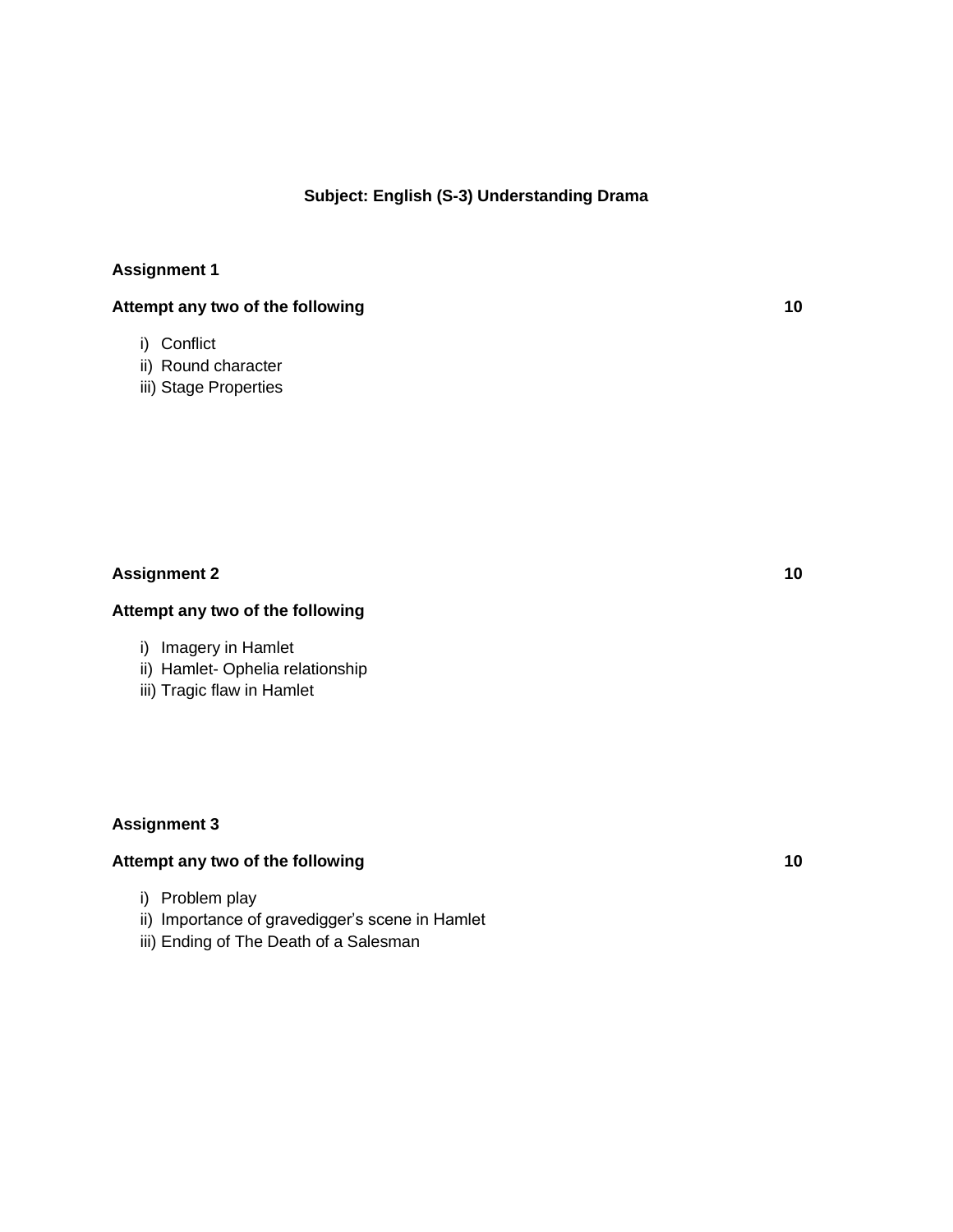## **Subject: English (S-4) Understanding Fiction**

## **Assignment 1**

## **Attempt any two of the following 10**

- 1. Setting in a novel
- 2. Point of view
- 3. Meaning in a novel
- 4. Picaresque novel

## **Assignment 2 10**

#### **Attempt any two of the following**

- 1. Human Nature in Lord of the Files
- 2. The Counch
- 3. Jack Merridew
- 4. Allegory in Lord of the

### **Assignment 3**

### Attempt any two of the following **10** and the set of the following **10**

- i) Title of Pride and Predudice
- ii) Mr. Darcy
- iii) Regional influence in Things Fall Apart
- iv) Colonial conflict in Things Fall Apart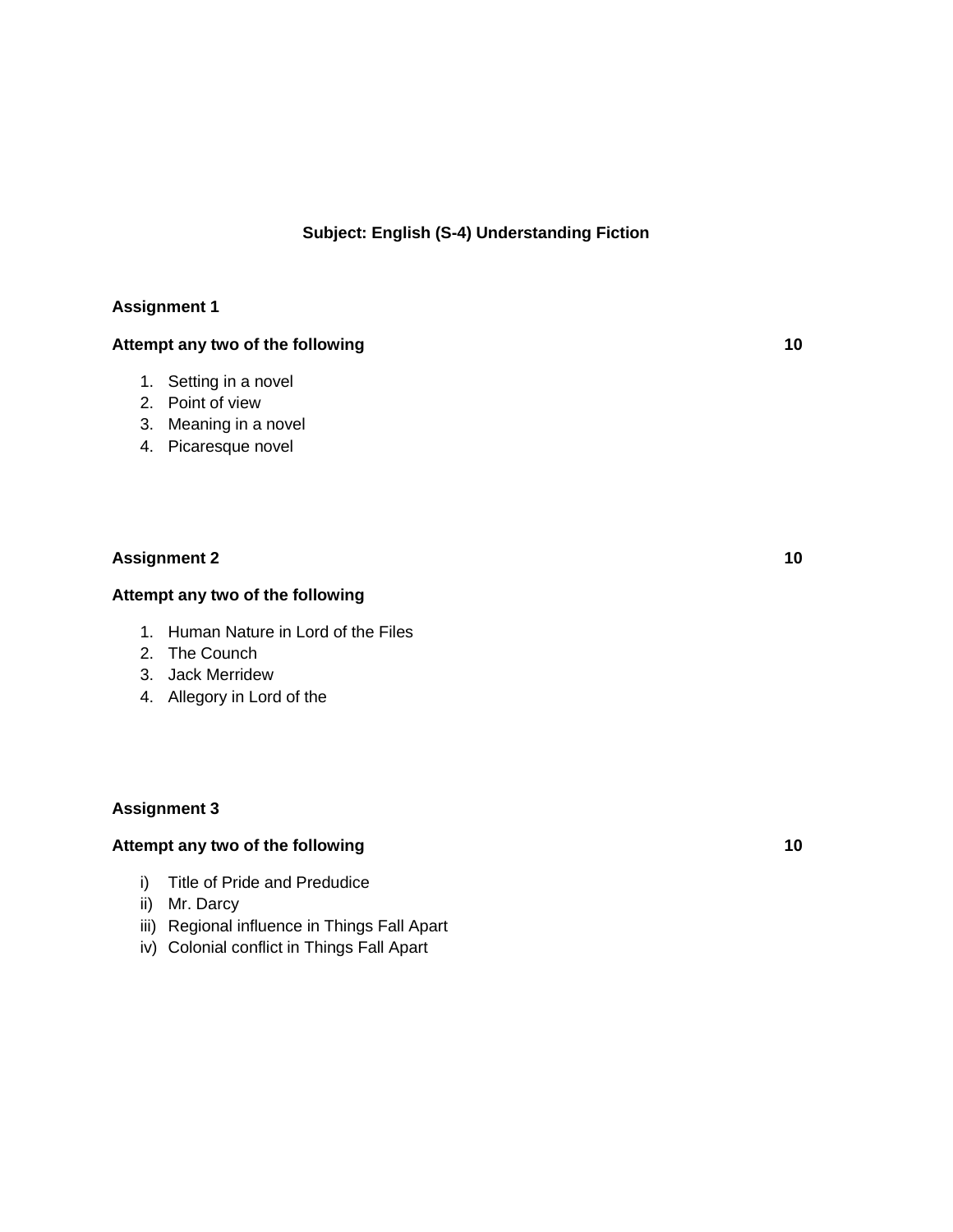## **Subject: English (S-5): Speaking and writing skill in English**

## **Assignment 1**

## **Attempt any one of the following 10**

Discuss in details the characteristic feature of verbal and non-verbal communication.

#### **Or**

Discuss the qualities of a good addresser and a good addressee with suitable examples.

## **Assignment 2 10**

#### **Attempt the following**

- 1. Vowels and consonants
- 2. Different patterns of organization of speech

#### **Or**

## **Attempt the following**

- 1. The types of written communication
- 2. Difference between the falling tone and the rising tone

## **Assignment 3**

## Attempt the following 10

- 1. Express your views on 'Parliamentary democracy'
- 2. Write a short paragraph on 'the importance of festivals'.

#### **Or**

- 1. Write a dialogue between a conductor and a passenger.
- 2. Write a dialogue between two classmates about their studies.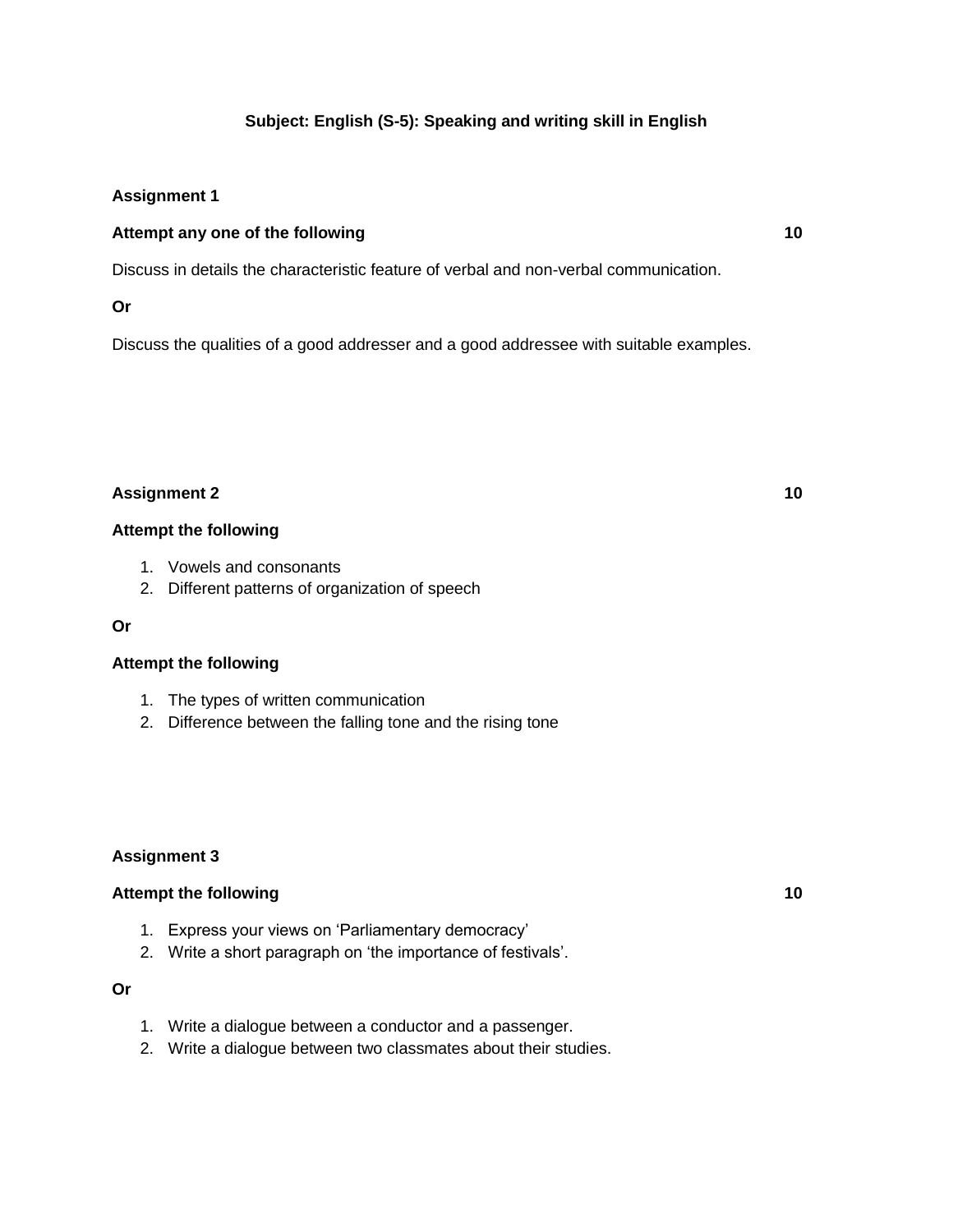## **Subject: English (S-6): Literary Criticism theory and practice**

#### **Assignment 1**

#### **Attempt the following 10**

Discuss and define the nature and functions of literary criticism.

#### **Or**

Define and discuss various function of the faculty of criticism

### **Assignment 2 10**

#### **Answer any two of the following:**

- 1. Romanticism
- 2. Miracle and Mortality plays
- 3. Absurd Theatre
- 4. Comedy

#### **Assignment 3**

#### Write short notes on any two of the following **10** and the short notes on any two of the following

- 1. The title of Eliot's essays 'What is a classic'?
- 2. Maturity as an outstanding quality of classic.
- 3. Comprehensiveness as the characteristic of a classic.
- 4. Sidney's reply to four specific charges against poetry.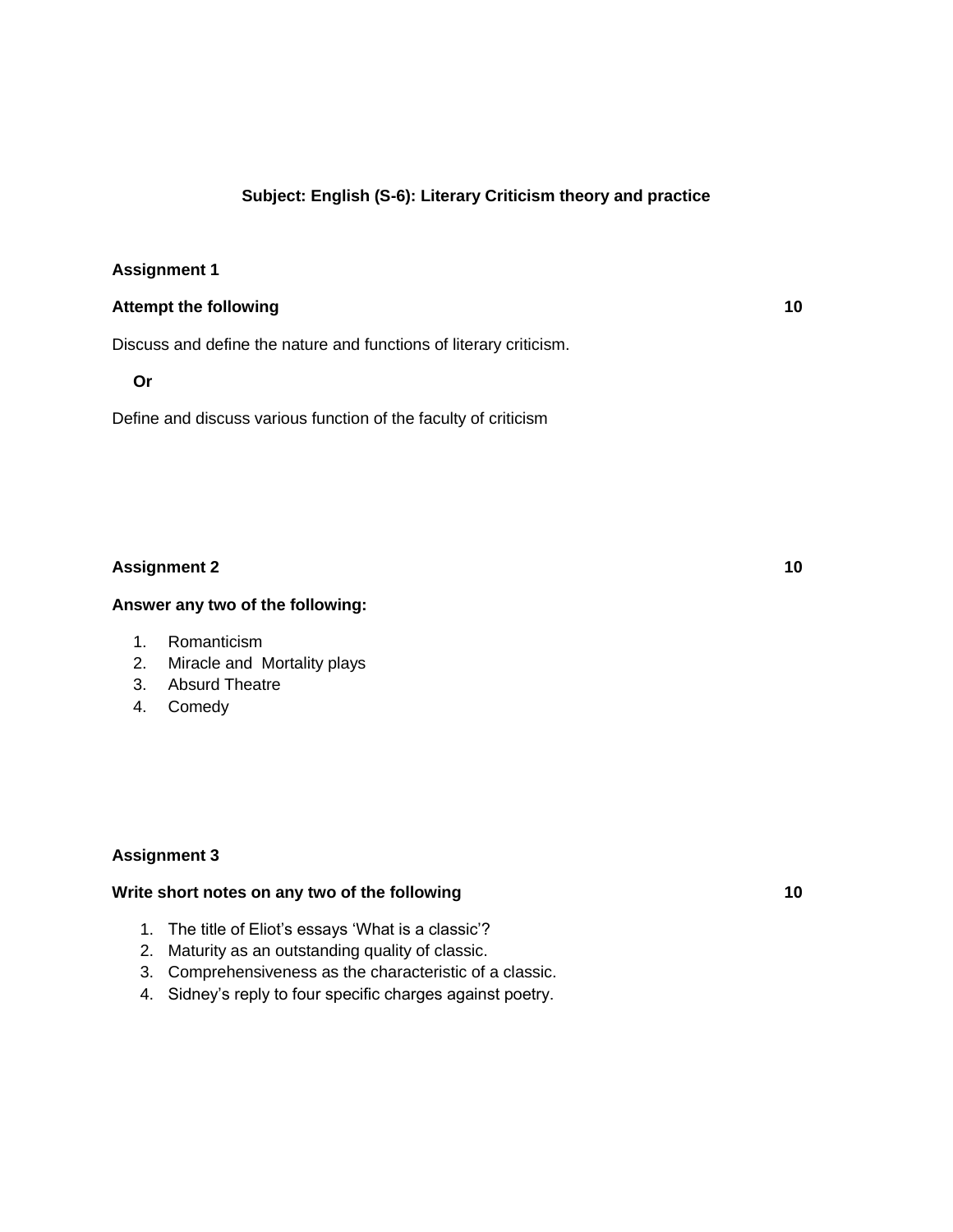## **Subject: English (S-7): The Structure of Function of Modern English**

#### **Assignment 1**

#### **Attempt the following 10**

What are 'open' and 'closed' classes of words? Give suitable examples of all

**Or**

What are the basic clause patterns? Give examples.

## **Assignment 2 10**

#### **Answer any two of the following:**

- i) Degree of likelihood
- ii) The Relative Clause
- iii) Co-ordination
- iv) The types of Noun Clause

#### **Assignment 3**

#### Write short notes on any two of the following **10**

- i) Expression of thanks and regrets
- ii) Emphatic negation
- iii) Making offers
- iv) Fact and hypothesis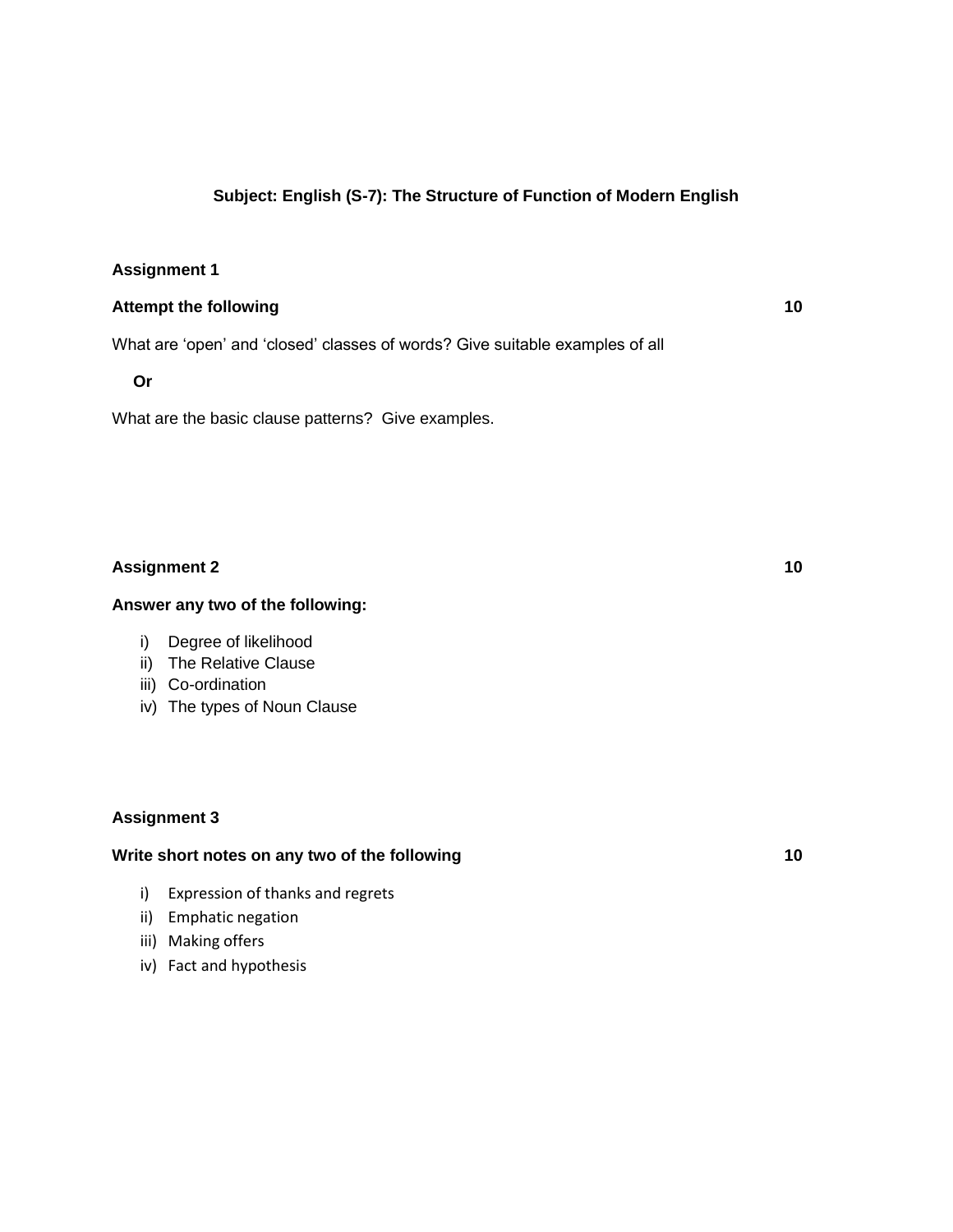## **Subject: Economics (S-3):**

### **Development and Environmental Economics**

#### **Assignment 1**

#### **Attempt any two of the following 10**

- 1. What is economic development? Distinguish between economic development and economic growth.
- 2. Describe the different criteria for measurement of economic development.
- 3. Discuss the main elements in Schumpeter's theory of economic development.
- 4. Explain Leibenstein's Critical minimum efforts thesis.

## **Assignment 2 10**

#### **Attempt any two of the following**

- 1. Human Development Index
- 2. Food security
- 3. Theory of demographic transition
- 4. Various sources of capital accumulation
- 5. Technical dualism

#### **Assignment 3**

### Attempt any two of the following **10**

- 1. Explain the importance of land reforms in economic development.
- 2. Describe the role of monetary policy in developing countries
- 3. 'International trade as an engine of growth'- Discuss
- 4. What are the effects of population growth on environment?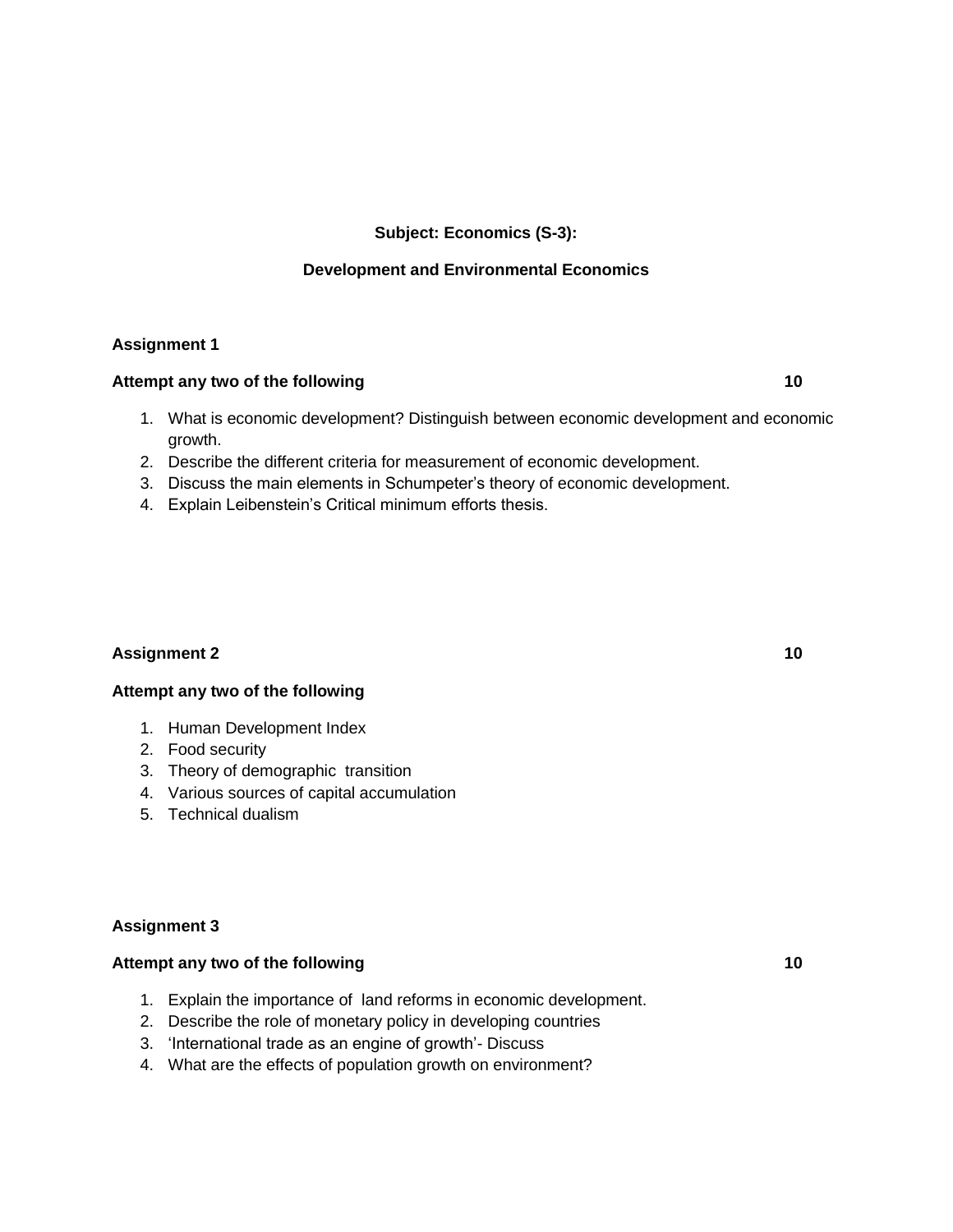## **Subject: Economics (S-4): International Economics**

### **Assignment 1**

### **Attempt any two of the following 10**

- 1. Critically evaluate the Comparative Cost Theory of International Trade.
- 2. Distinguish between Internal and International Trade.
- 3. Explain the scope and importance of International economics.
- 4. What is meant by Protection Policy? Explain the different instruments of Protection Policy.

#### **Assignment 2 10**

#### **Attempt any two of the following**

- 1. Absolute Cost Theory
- 2. Dynamic Gains from Trade
- 3. Free Trade policy
- 4. Optimum Tariff
- 5. Assumptions of Heckscher-ohlin Theory

#### **Assignment 3**

#### Attempt any two of the following **10** and the following **10** and the set of the set of the set of the set of the set of the set of the set of the set of the set of the set of the set of the set of the set of the set of the

- 1. What are the causes of International Capital Flow?
- 2. Explain the Balance of Payment condition after 1991
- 3. What is the role of World Bank in Economic Development?
- 4. Objective of GATT
- 5. Balance of Trade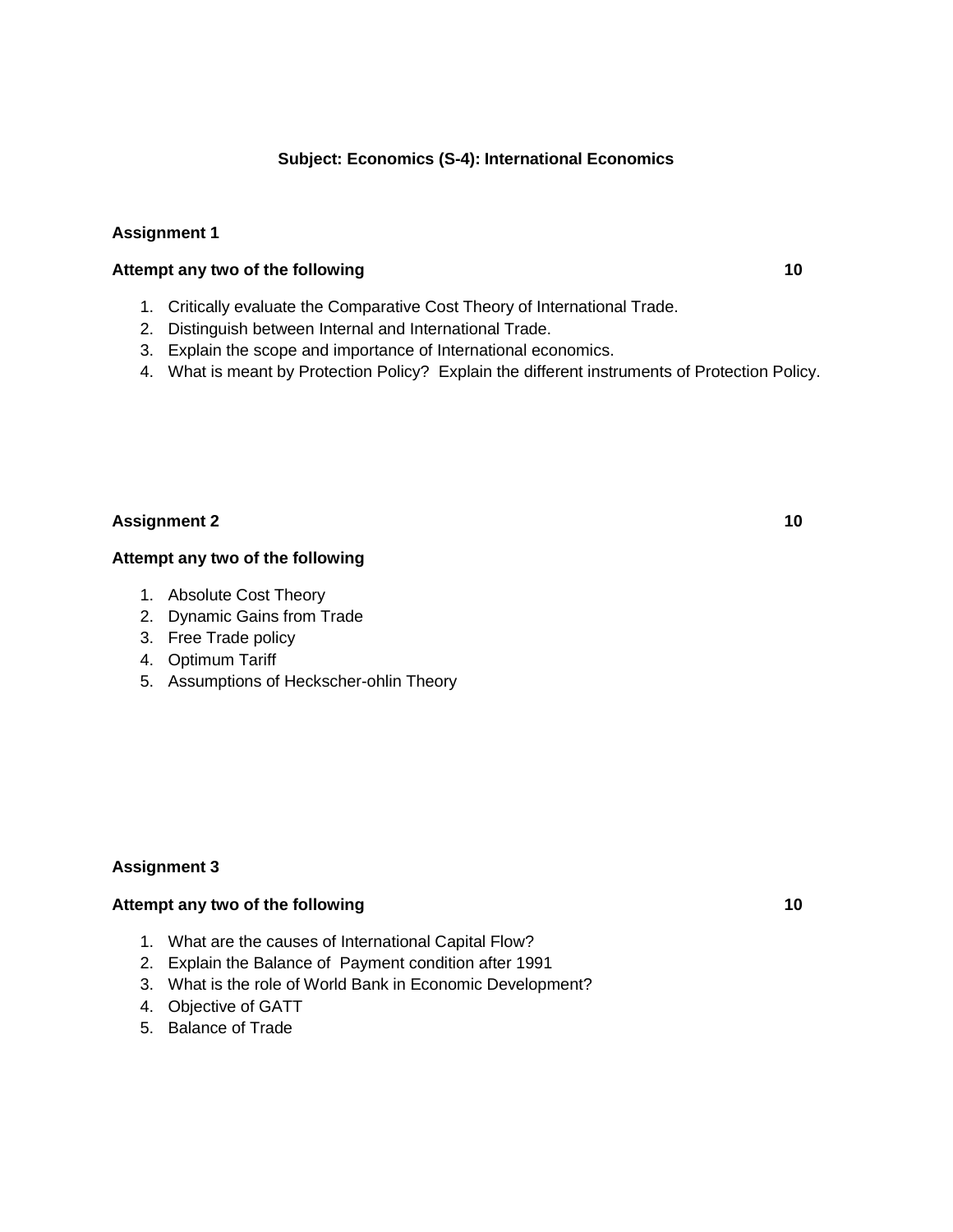#### **Subject: Economics (S-5): Co-operation**

### **Assignment 1**

## **Attempt the following 10**

- 1. Describe the principles of Co-operation.
- 2. Urban Co-operative movement in India.

#### **Assignment 2 10**

#### **Attempt any two of the following**

- **1.** Objectives of Co-operative movement in India
- **2.** Problems of Co-operative Education
- 3. Co-operative movement in abroad
- **4.** Objectives Co-operative education and training.

#### **Assignment 3**

### **Attempt any two of the following 10**

- 1. What is mean by rural co-operative?
- **2.** What is mean by credit and non-credit co-operatives?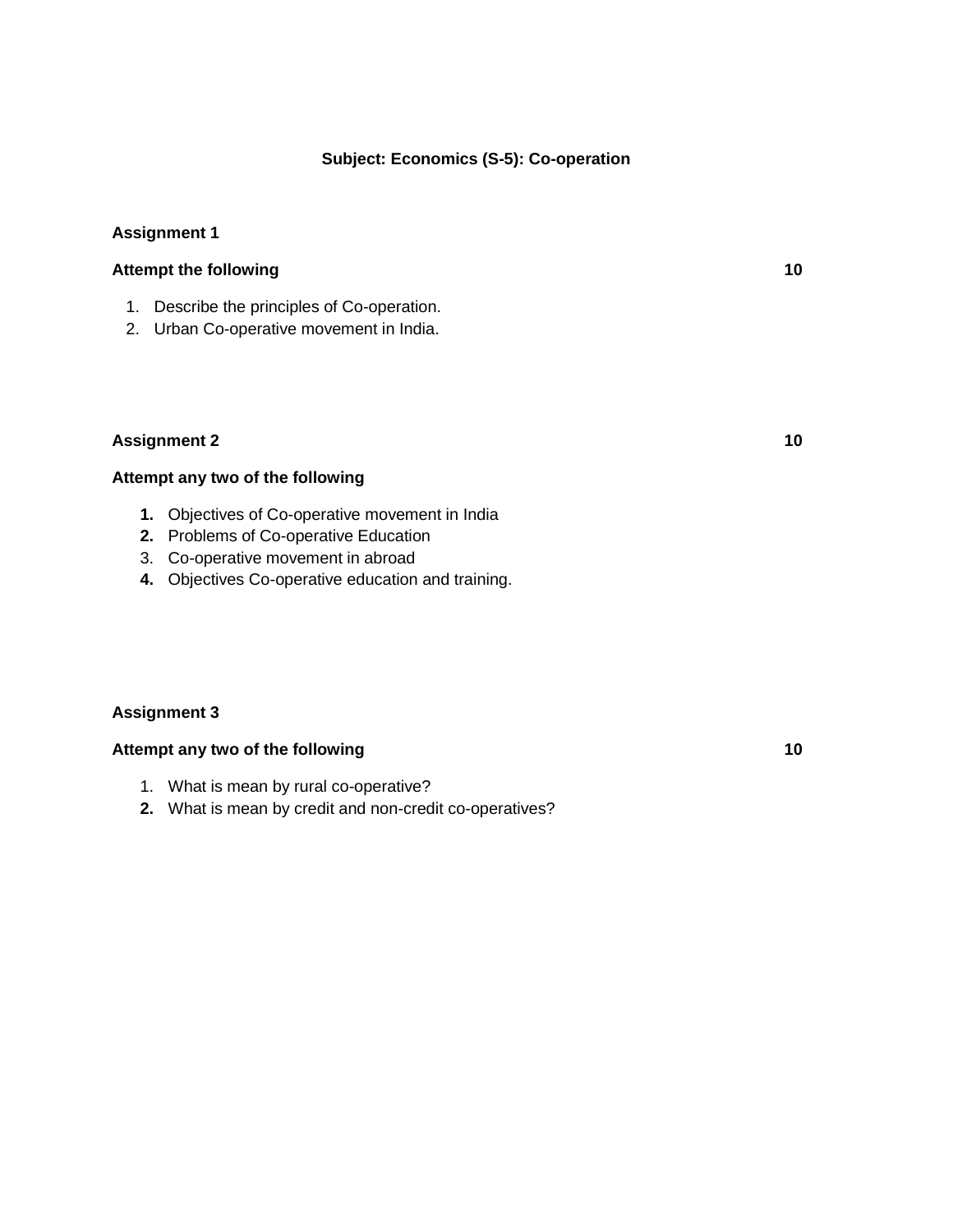### **Subject: Economics (S-6): Banking and Financial Markets**

## **Assignment 1**

#### **Attempt any two of the following 10**

- 1. What is a role of banking in a developing country like India?
- 2. Explain the Investment Policy of a bank with principles of safety and profitability.
- 3. Bills of exchange
- 4. Difference between Central Bank and Commercial Bank

## **Assignment 2 10**

#### **Answer any two of the following:**

- 1. Co-operative Banks
- 2. Type of Cheque
- 3. Role of SEBI
- 4. Financial Sector reforms in India since 1991.

#### **Assignment 3**

### Write short notes on any two of the following **10** and the short notes on any two of the following

- 1. What are the advantages of Fixed Exchange Rate System
- 2. Foreign Exchange Market
- 3. Foreign Exchange and Exchange Rate
- 4. Structure of Capital Market